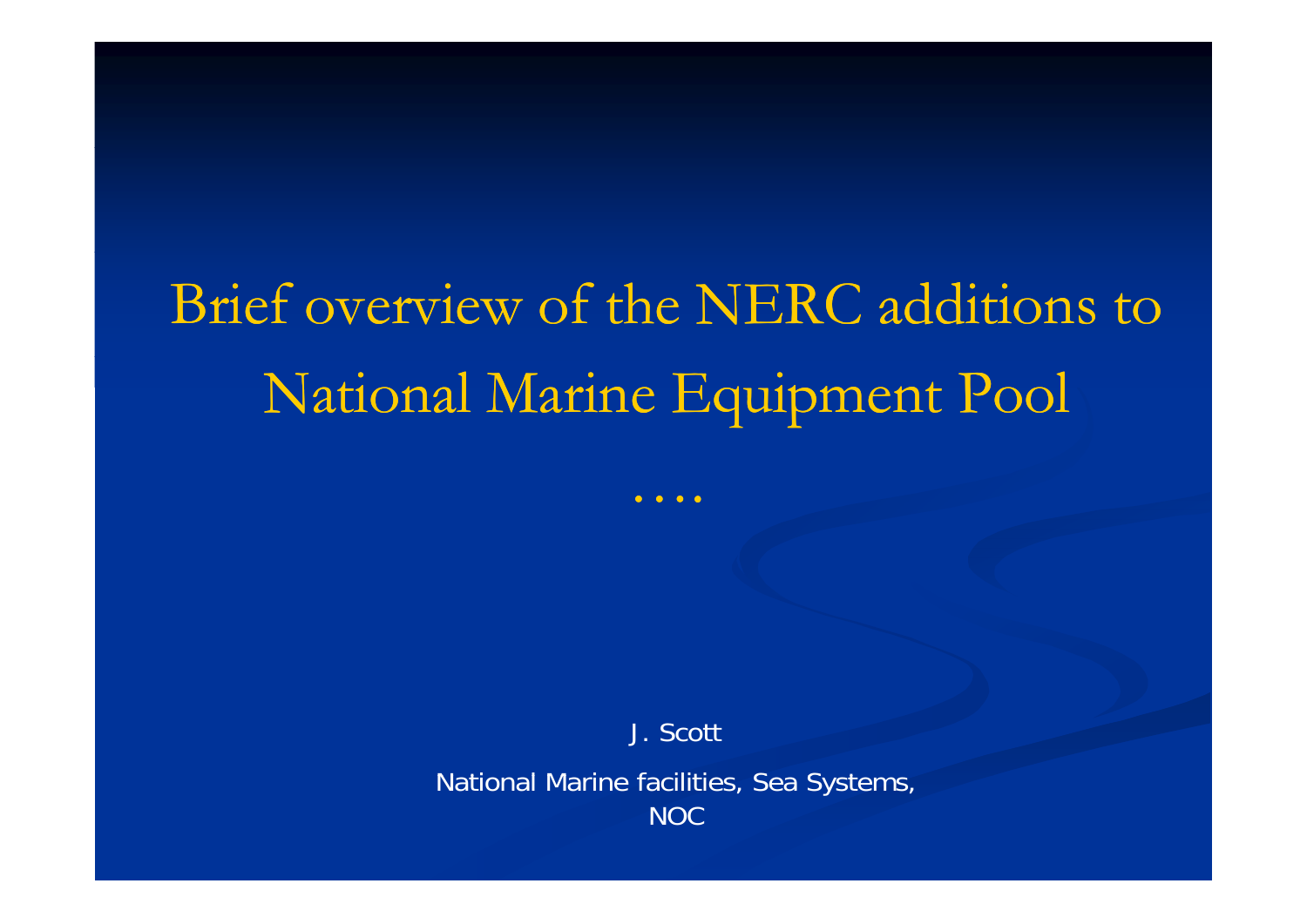## **Intro**

- NMF receives around  $\textsterling{1M}$  every financial year to maintain / improve the National Marine Equipment Pool (NMEP).
- $\blacksquare$  This money is allocated to capital projects revolving around the programmed cruises of NMF research ships.
- $\blacksquare$  This money can be also be used to purchase additional items for NMF to improve working facilities at base to increase equipment reliability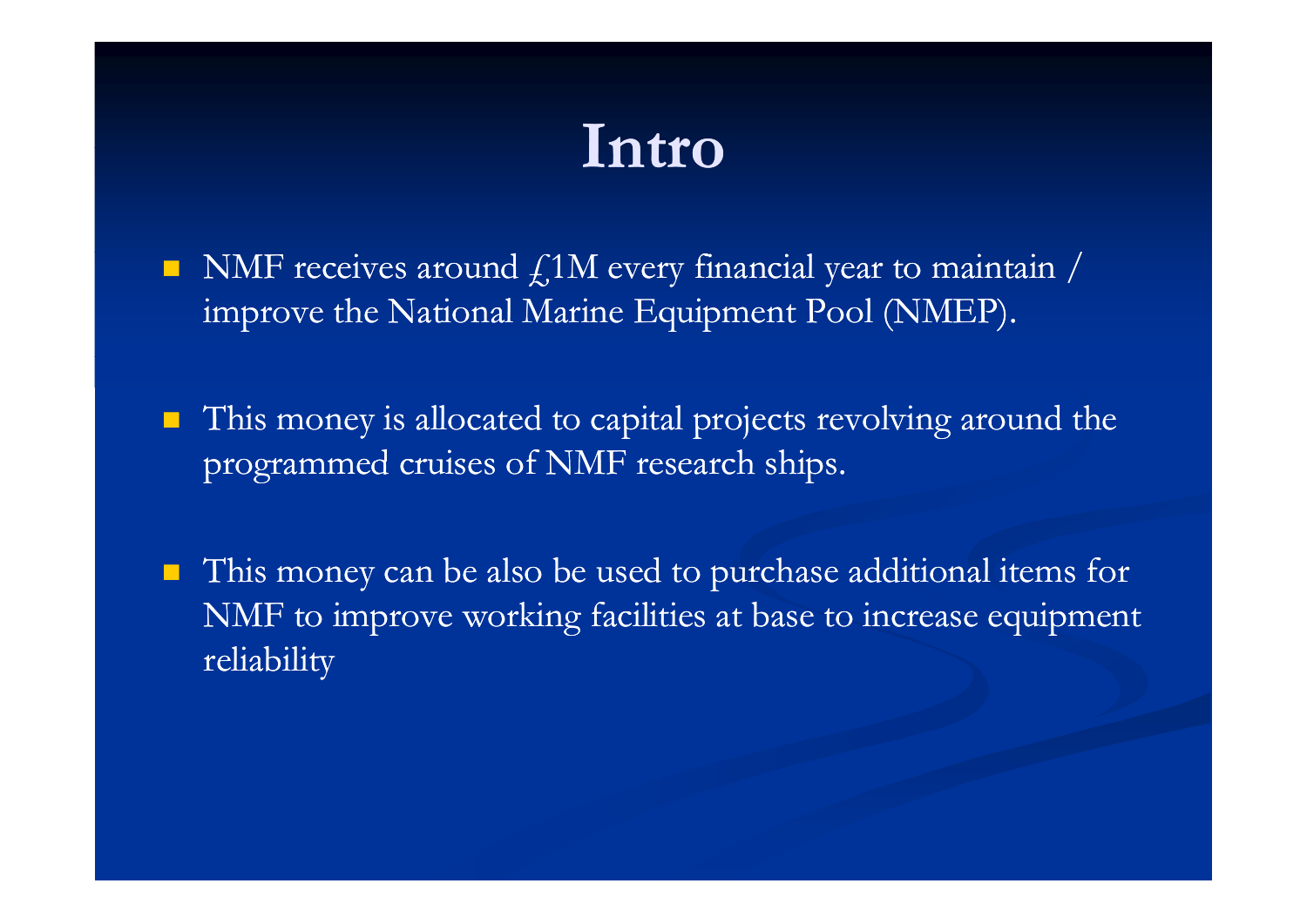#### 5T General Purpose deck winch



#### 5T GP winch:

- • Romica Engineering Limited won the tender process to provide a General purpose deck winch.
- • This winch has plc scrolling to adjust scroll movement for cables between 6mm and 18mm to allow increased flexibility of this winch.
- • Winch can be used for various operations from: steel wire plankton nets to camera deployments using FO wire and slipring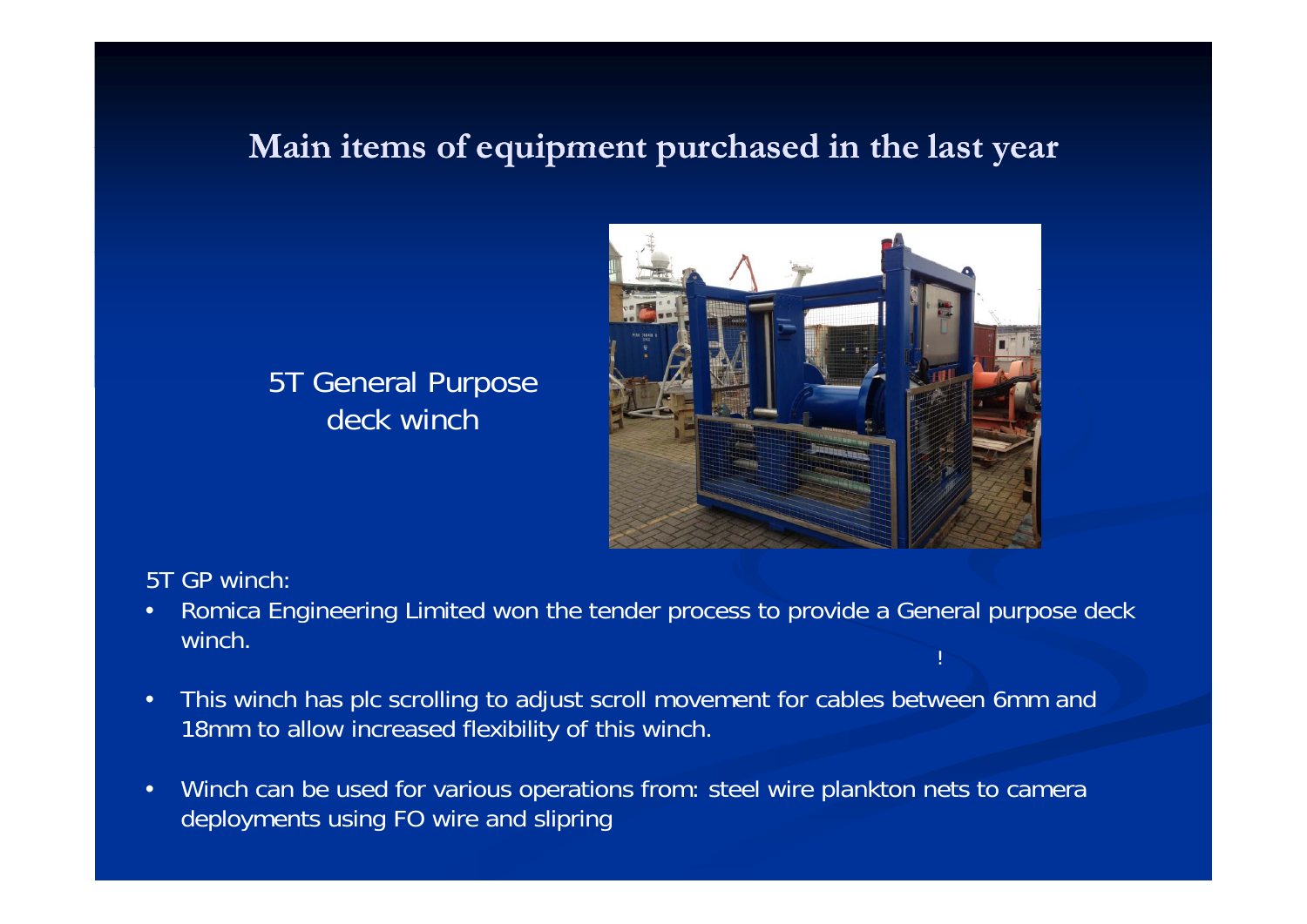## Sercel GI Gur



- • NMF are still increasing their seismic pool and the addition of another GI gun brings the total up to 5. Together with this gun a range of ancillaries were purchased to allow 2 – 4 gun deployment at a time
- $\bullet$ (Note: NMF also operate 20 Bolt 1500LL airguns)
- •Use of these GI guns seem to be increasing due to ease of deployment and reliability.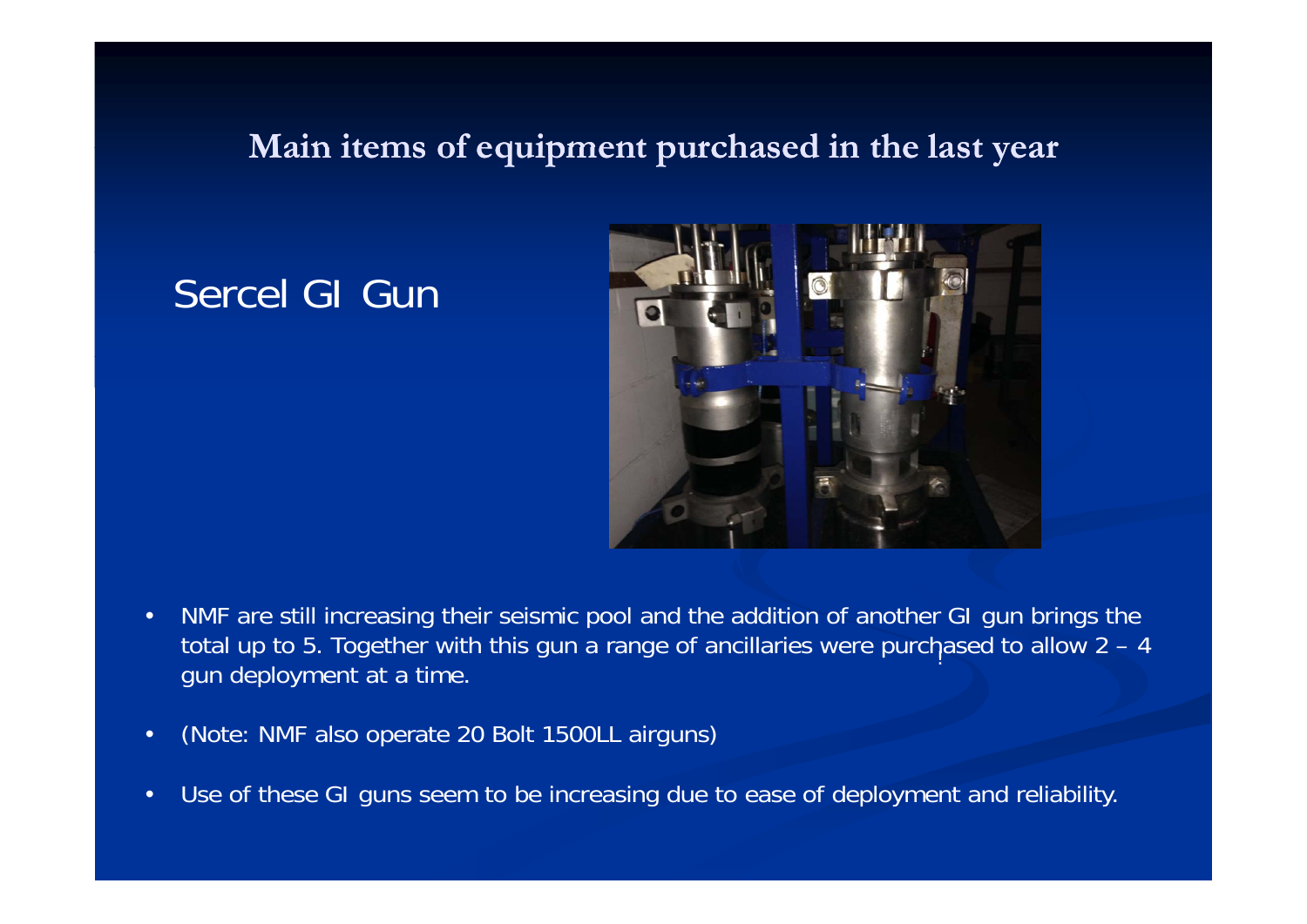## Cables





- •NMF replace around £250K of cables each year
- •• New cables purchased this FY included
	- •2 x Rochester 11.4mm x 8000m coax CTD cables
	- $\bullet$ 22000m of Rochester triple armoured, triple fibre ROV cable
	- •2000m of 8mm synthetic rope for free fall CTD system (MVP)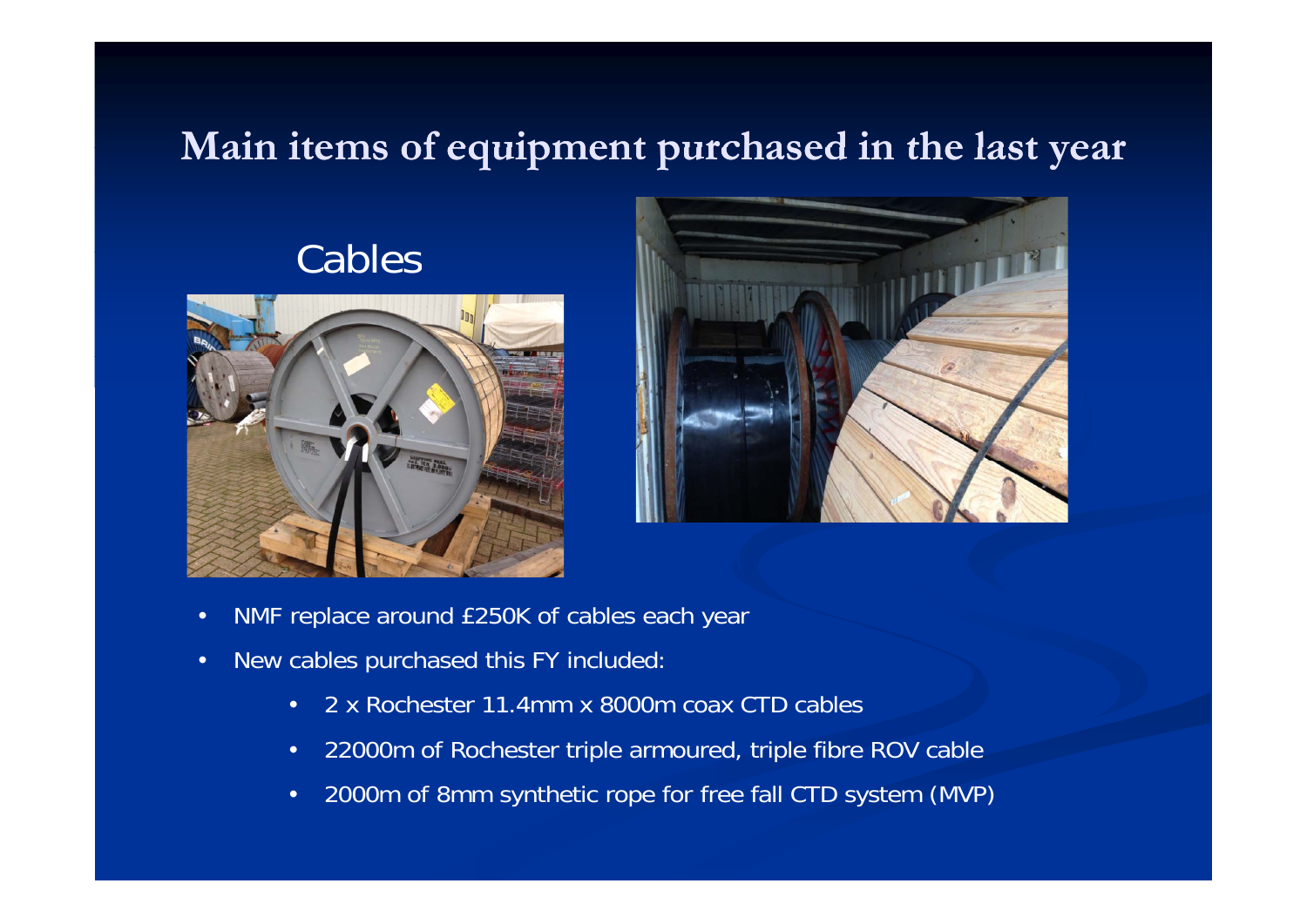'Cinema' Piston Corer modelling and monitoring instrument system



- • Working with IFREMER and NIOZ on the development and improvement of Piston Coring operations, NMF have purchased an IFREMER 'cinema' system and 2 Licences to operate the Cinema system aboard James Cook and Discovery for Coring **Operations**
- • This system will be commissioned in 2014 due to delays with the RS Discovery trials programme (Patrice)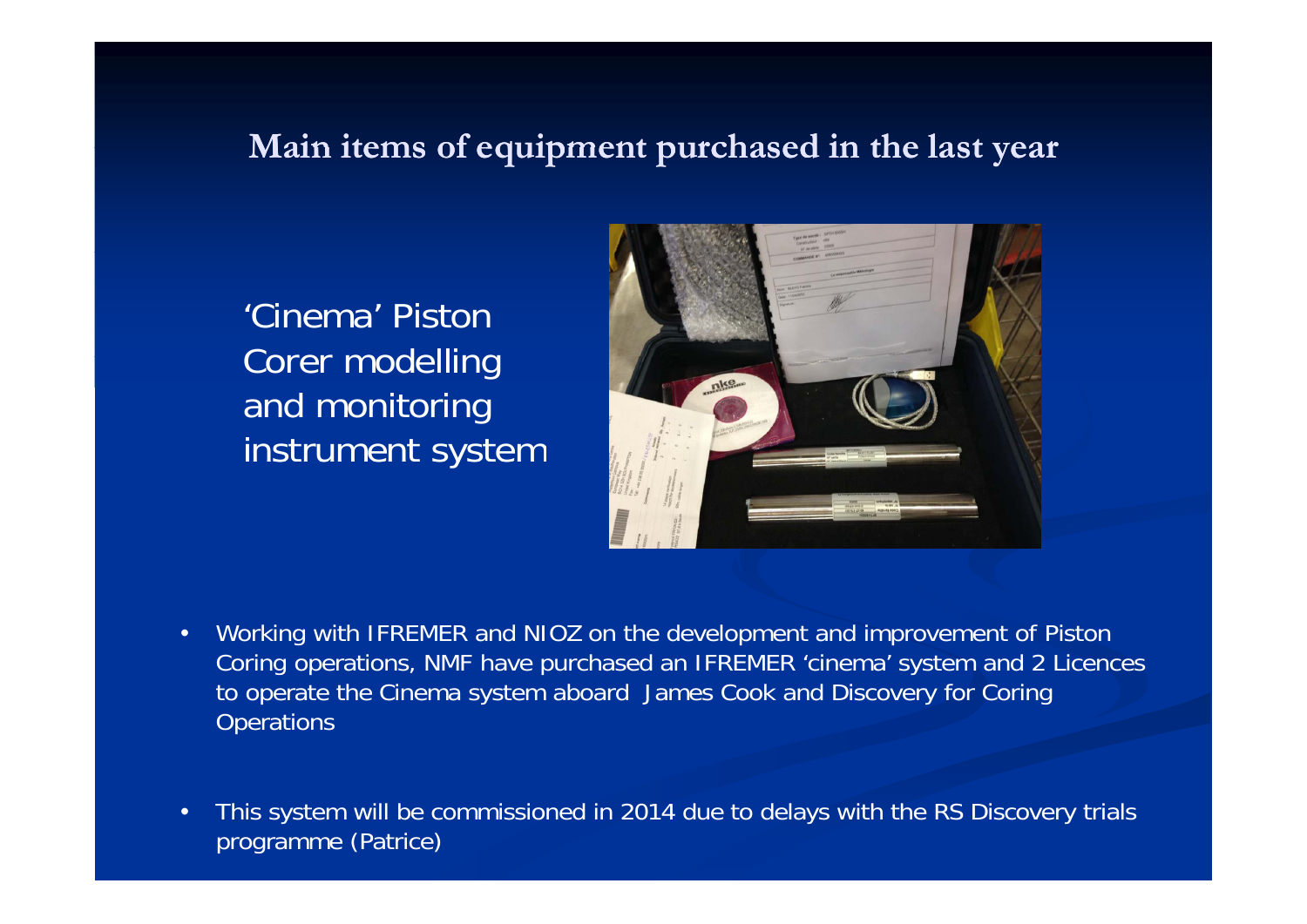#### STAR ODDI



- • These sensors were purchased to assist NMF in the safe working practices for cable streaming.
- We are hoping to confirm cable 'depth' , 'shape' versus wire out and ships speed to improve the confidence in carrying out these operations on passages
- • These trials were planned for the 2013 RRS Discovery trials but will now be carried outduring the January 2014 trials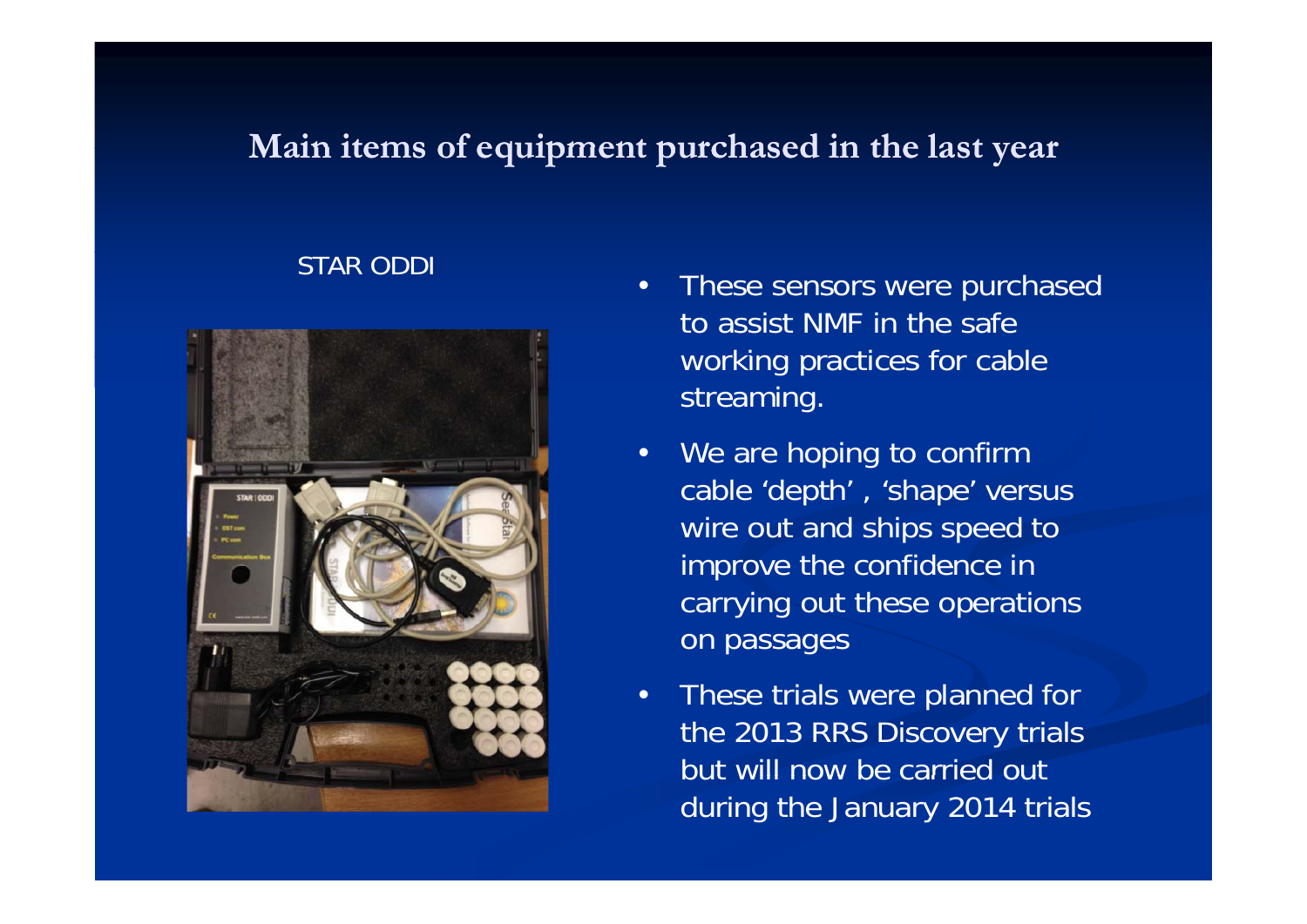## Nortek Current Meters





- • 20 current meters were purchased to sustain the 2014 mooring programme
- $\bullet$ This is part of the rollin g programme of mooring equipment replacement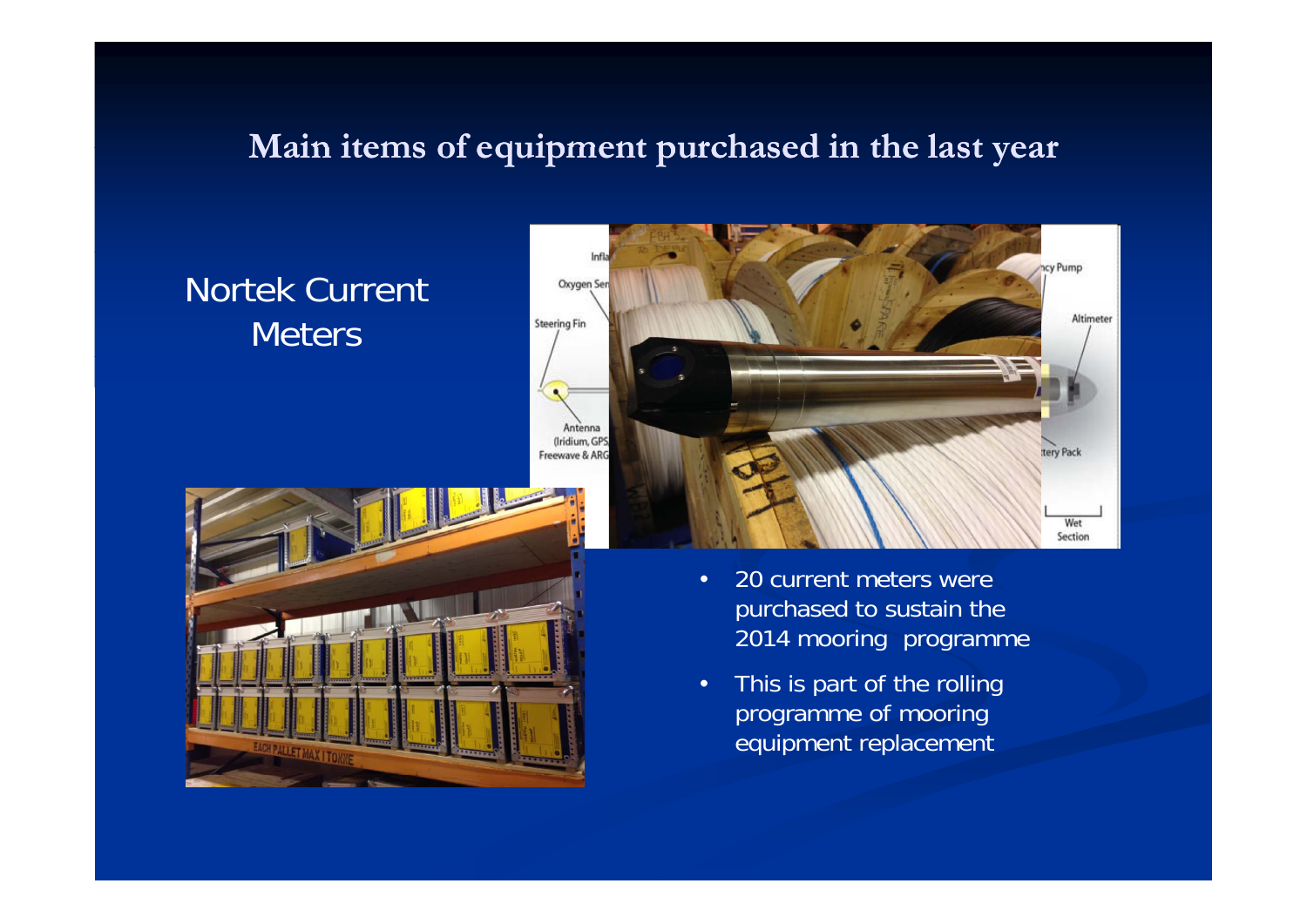#### Big Shot gun controller



**Standard Features** · Synchronize 2 to 96 Guns with 0.1 msec Resolution ntinuity and Leakage Testing of Solenoid and Sensor Lines

- • The addition of the RTS Big Shot gun controller is part of a £0.8M geophysics capital budget for 2014 in support of the NERC /CSIC seismic collaboration
- • This system will become part of the NERC National Marine Equipment Pool, and support the joint NERC / CSIC seismic programme.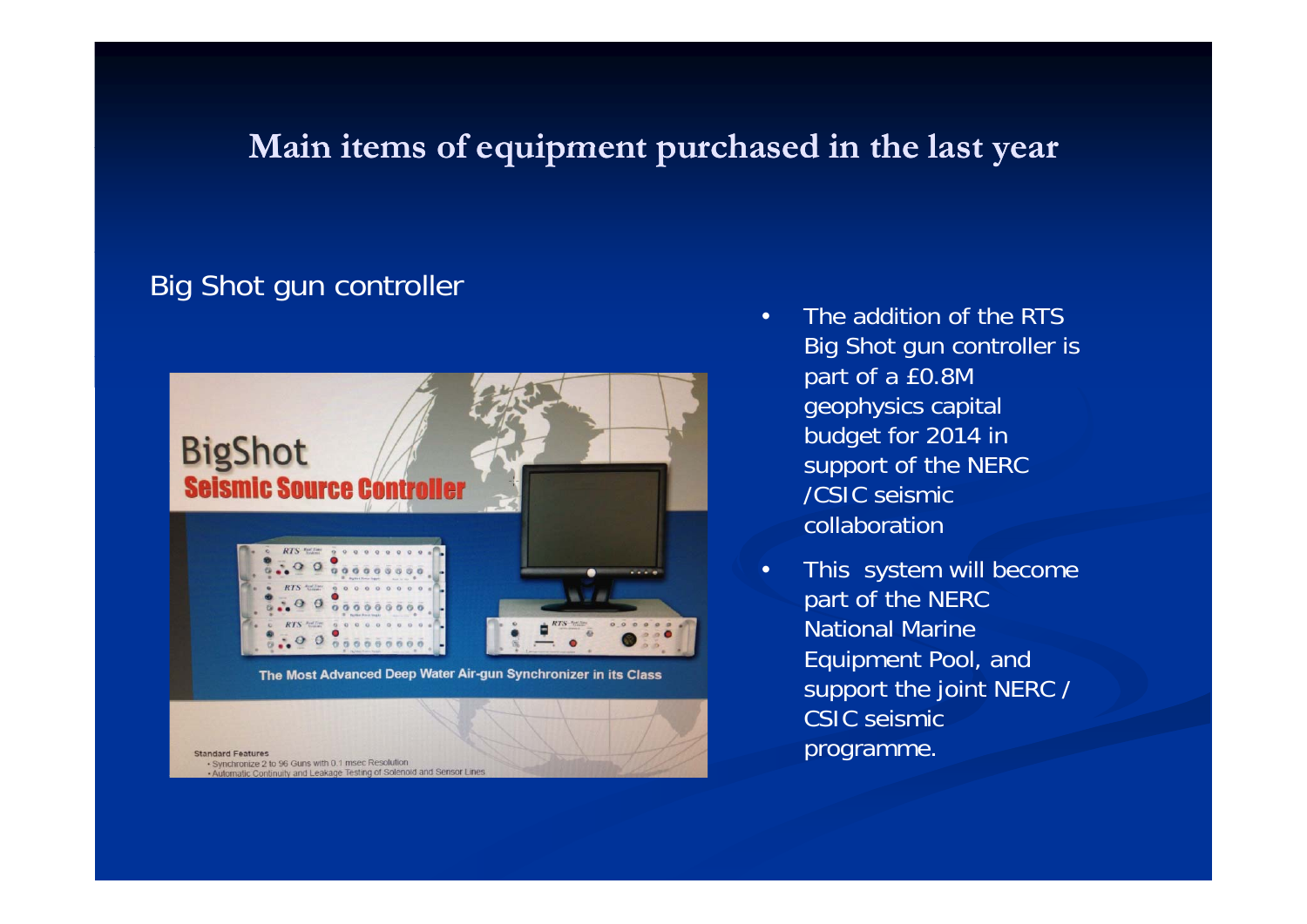

•As part of the development of the NMF Marine Autonomous Robotics group NMF have purchased 14 Gliders in the past 12 months